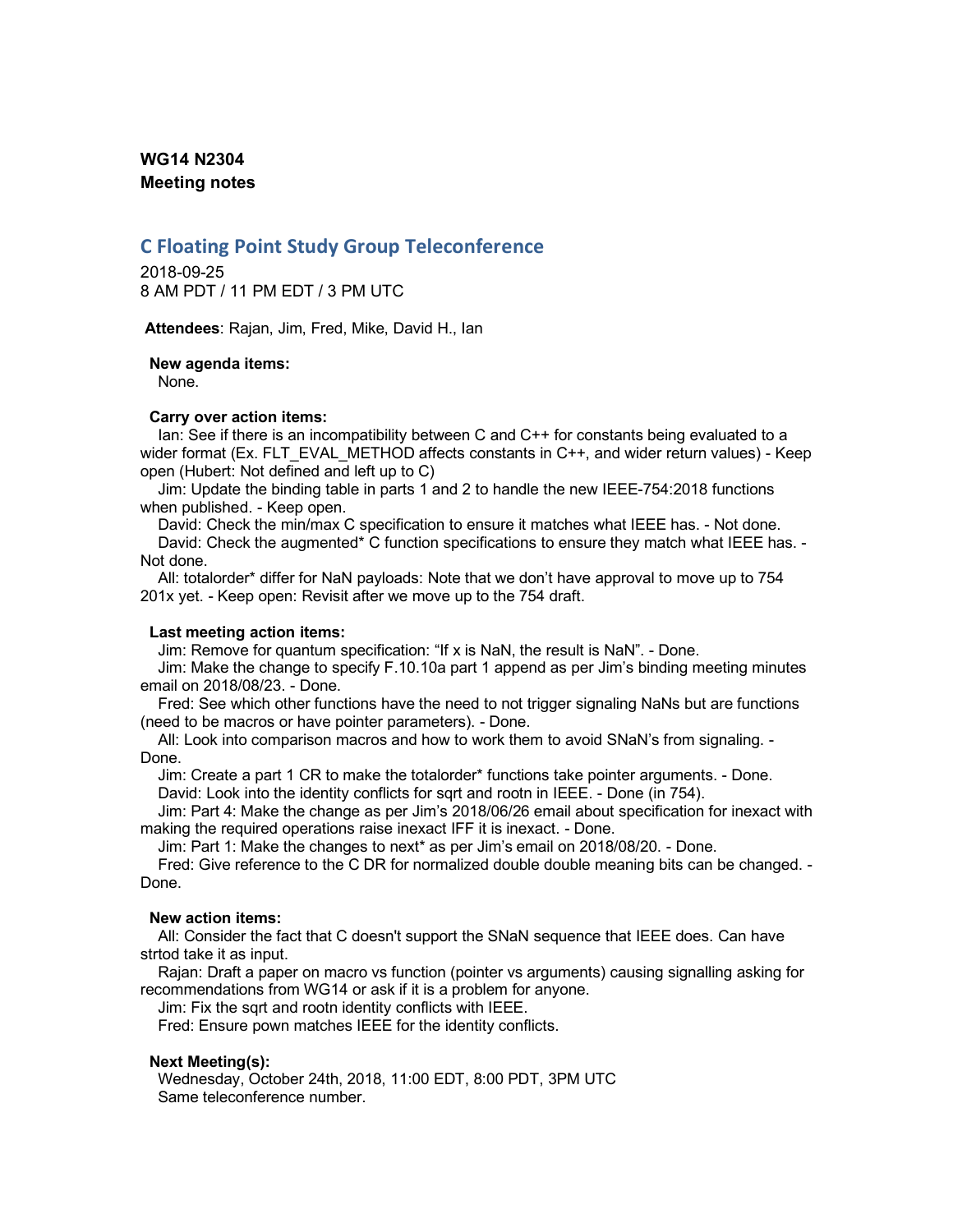Next WG14 meeting (Pittsburgh, 2018/10/15).

#### **Discussion:**

IEEE 754 revision: Issues with getting a vote for the sponsored ballot. Looks to be a 2019 revision. There will be an update meeting after the ballot. Requires the IEEE spreadsheet for comments. Won't get an IEC # until after it is an IEEE standard.

C++ liaison: Nothing.

Action item details (http://www.open-std.org/jtc1/sc22/wg14/www/docs/n2288.pdf): Min/max C specification matches IEEE? Leave for next meeting.

Augmented\* C function specifications match IEEE? Not quite finalized yet. Leave for next meeting.

Remove for quantum specification: "If x is NaN, the result is NaN". See Jim's 9/3 email "AIs to update working drafts" http://wiki.edg.com/pub/CFP/WebHome/cfp2x-20180903.pdf Looks good.

Make the change to specify F.10.10a part 1 append as per Jim's binding meeting minutes email on 2018/08/23.

See Jim's 9/3 email "AIs to update working

drafts" http://wiki.edg.com/pub/CFP/WebHome/cfp1x-20180903.pdf

Looks good.

See which other functions have the need to not trigger signaling NaNs but are functions (need to be macros or have pointer parameters).

See Fred's 8/28 email "Not trigger sNaN" and responses

Jim responded on the 9/16 email.

Mike: samequantum is intended to not trigger the SNaN. Intended to return a flag. Will discuss in the IEEE group.

printf: Fred: Does canonicalize trigger SNaN's since it takes a pointer?

Jim: Yes, it is a convert operation so it does (part 1 explicitly says it).

strtod/scanf: We don't say anything about this. Within C alone it is not a problem. Only when reading a character sequence from outside which may have an SNaN. Related to the NANS proposal.

Fred: IEEE-854 says the first characters for a nan should be NaN, but can be followed by whatever else. Note that this is incompatible with 754.

Look into comparison macros and how to work them to avoid SNaN's from signaling. Create a part 1 CR to make the totalorder\* functions take pointer arguments.

http://wiki.edg.com/pub/CFP/WebHome/n2292.pdf

See also Joseph Myers 9/11 email "(SC22WG14.15517) totalorder and tgmath.h"

For totalorder, argument vs pointer, the intent seems to be for fast functions.

Fred: Seems to be a problem with Intel's float and double being promoted to long double which would cause a signal.

Fred: For fabs, it could be a BIF, but if the user code takes a function pointer to it, then any call through that function pointer would trigger the signal.

Fred: Can test this.